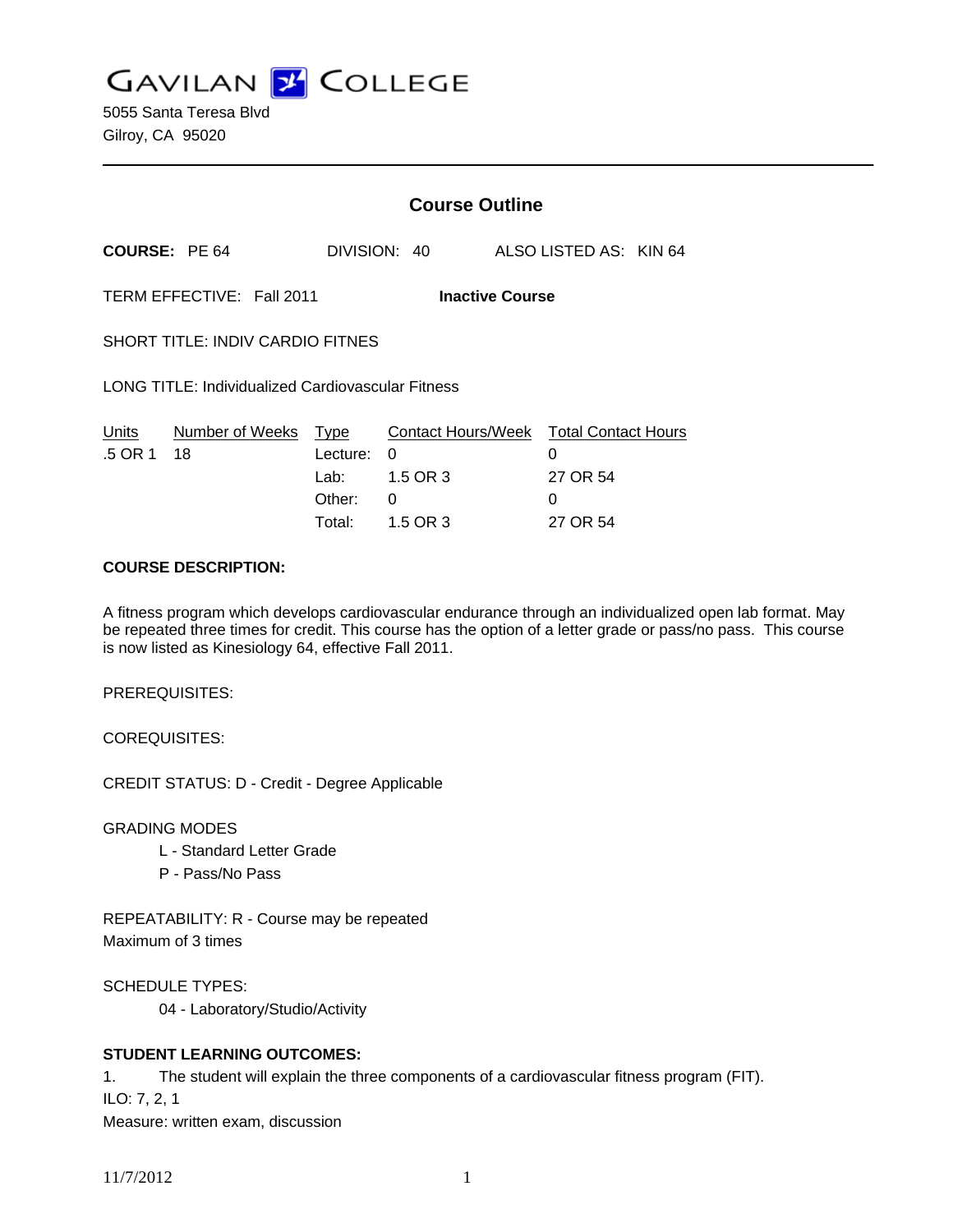2. The student will develop a cardiovascular fitness program specific to their needs which incorporates at least two (2) of the cardio exercise machines.

ILO: 7, 2, 6, 4 Measure: demonstration, written exam

3. The student will monitor their target heart rate (THR) and chart their cardiovascular improvement. ILO: 2, 7, 6

Measure: demonstration, workout chart

4. The student will discuss the value of cardiovascular exercise as a lifelong activity.

ILO: 2, 7, 6, 1

Measure: written exam, discussion

# **CONTENT, STUDENT PERFORMANCE OBJECTIVES, OUT-OF-CLASS ASSIGNMENTS**

Inactive Course: 11/08/2010

This course is now listed as Kinesiology 64, effective Fall 2011.

Curriculum Approval Date: 04/14/2008

1.5 - 3 Hours

Course orientation, including grading and the procedures for use of the open lab.

SPO: Students will explain the requirements of the course, including how they are graded, the dress code, and the use of the workout chart. They will correctly log themselves in and out of the lab.

#### 4.5 - 9 Hours

Continue orientations as needed. Discuss the importance of stretching as a warm-up. Explain the benefits of stretching both before and after exercising and demonstrate a variety of stretches. Determine and note each students' target heart rate. Pre-testing of cardiovascular fitness level, which may include: Cooper's 12 minute walk-run fitness test, Lifecycle fitness test, 8 laps for time, Stairmaster fitness test, and/or treadmill fitness test. Explaination of the three components of a complete cardiovascular fitness program (FIT). Information on training at one's target heart rate (THR) will be provided. Set individual goals and begin a cardiovascular fitness program.

SPO: At least five (5) stretches will be demonstrated by the students. They will participate in a cardiovascular fitness test. Students will explain what FIT stands for and discuss the benefits of training at one's THR.

#### 6 - 12 Hours

Continue working on a cardiovascular fitness program. Information will be provided, and the students will experience a variety of workouts utilizing the track, Lifecycle, cross country course, treadmill, and Stairmaster. Re-testing could be provided to indicate improvement.

SPO: The students will demonstrate how to use the Lifecycle, treadmill and Stairmaster. They will participate in cardio workouts.

13.5 - 27 Hours Students will continue to work on their cardio fitness program. Stations, intervals, and speed workouts will be explained and may be included in their workouts, as well as the workouts utilized earlier. Post-testing to determine improvement.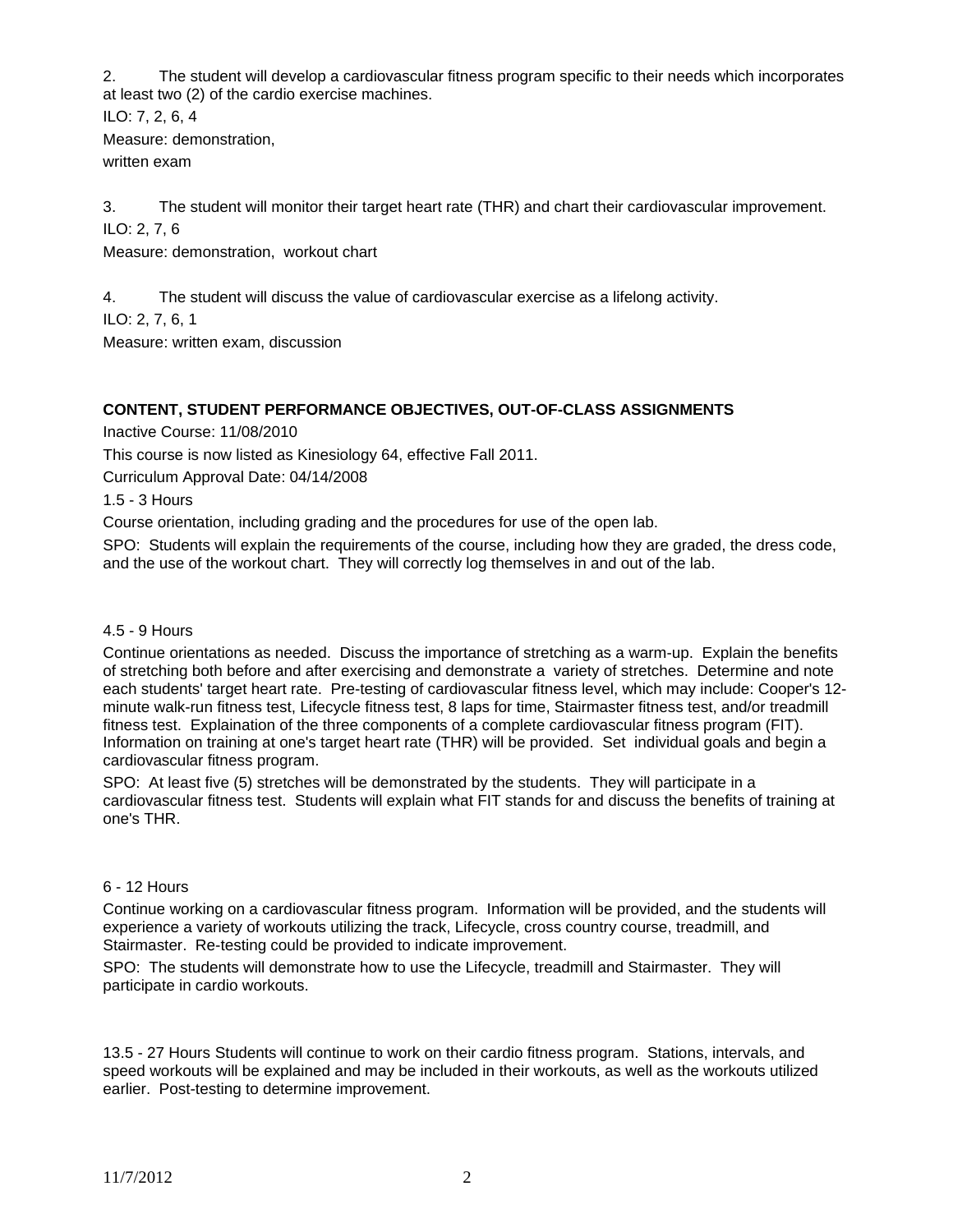SPO: Students will develop a cardiovascular workout routine and apply the skills learned into a weekly workout program. They will record their progress on their workout chart. Students will explain two different types of cardio workouts.

2 Hours Written final.

This is a skill building class where the student's skills or proficiencies will be enhanced by supervised repetition and practice in class.

#### **METHODS OF INSTRUCTION:**

demonstration, small groups, discussion

### **METHODS OF EVALUATION:**

The types of writing assignments required: None The problem-solving assignments required: None The types of skill demonstrations required: Performance exams The types of objective examinations used in the course: Other: Short answer Other category: Other: Requires student participation The basis for assigning students grades in the course: Writing assignments: 0% - 0% Problem-solving demonstrations: 0% - 0% Skill demonstrations: 20% - 30% Objective examinations: 10% - 20% Other methods of evaluation: 50% - 80%

# **REPRESENTATIVE TEXTBOOKS:**

No textbook required.

# **ARTICULATION and CERTIFICATE INFORMATION**

 Associate Degree: GAV E1, effective 199930 CSU GE: CSU E1, effective 199930 IGETC: CSU TRANSFER: Transferable CSU, effective 199930 UC TRANSFER: